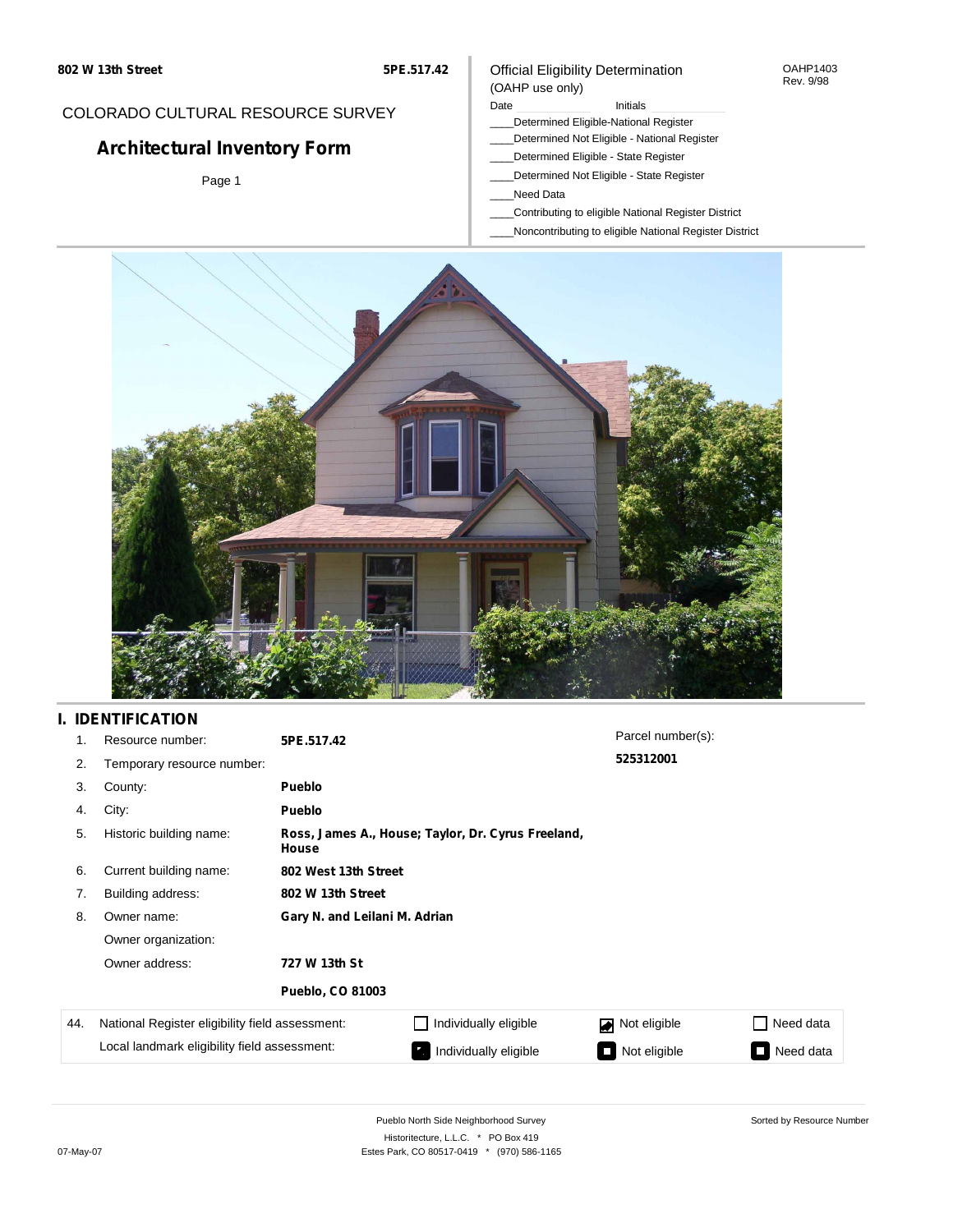Page 2

### **II. GEOGRAPHIC INFORMATION**

| 9.  | P.M.       |     | 6th                 |    |     | Township:               |       | <b>20S</b>                  |    |           |           | Range:            | 65W |         |
|-----|------------|-----|---------------------|----|-----|-------------------------|-------|-----------------------------|----|-----------|-----------|-------------------|-----|---------|
|     |            | NE. | 1/4                 | of | NE. | 1/4                     | of NE | 1/4                         | of | <b>SW</b> | 1/4       | of Section        |     | 25      |
| 10. |            |     | UTM reference zone: |    | 13  |                         |       |                             |    |           |           |                   |     |         |
|     | Easting:   |     |                     |    |     | 533454                  |       |                             |    |           | Northing: |                   |     | 4236610 |
| 11. |            |     | USGS quad name:     |    |     | <b>Northeast Pueblo</b> |       |                             |    |           | Scale:    |                   |     | 7.5     |
|     | Year:      |     |                     |    |     | 1974)                   |       | 1961 (Photorevised 1970 and |    |           |           |                   |     |         |
| 12. | $Lot(s)$ : |     |                     |    |     | Lot 1; Block 7          |       |                             |    |           |           |                   |     |         |
|     | Addition:  |     |                     |    |     | <b>Craig's Addition</b> |       |                             |    |           |           | Year of addition: |     | 1871    |

13. Boundary description and justification:

The boundary, as described above, contains but does not exceed the land historically associated with this property.

Metes and bounds exist:

П

### **III. ARCHITECTURAL DESCRIPTION**

| 14. | Building plan (footprint, shape):<br>Other building plan descriptions: | <b>Cross-Shaped Plan</b>             |                       |
|-----|------------------------------------------------------------------------|--------------------------------------|-----------------------|
| 15. | Dimensions in feet (length x width):                                   | 838 square feet                      |                       |
| 16. | Number of stories:                                                     | $\mathbf{2}$                         |                       |
| 17. | Primary external wall material(s):                                     | <b>Asbestos</b>                      | Other wall materials: |
|     |                                                                        |                                      |                       |
| 18. | Roof configuration:                                                    | <b>Gabled Roof/Cross Gabled Roof</b> |                       |
|     | Other roof configurations:                                             |                                      |                       |
| 19. | Primary external roof material:                                        | <b>Asphalt Roof/Composition Roof</b> |                       |
|     | Other roof materials:                                                  |                                      |                       |
| 20. | Special features:                                                      | Fence                                |                       |
|     |                                                                        | Chimney                              |                       |
|     |                                                                        | Porch                                |                       |

21. General architectural description:

Oriented to the north, this house rests on a sandstone foundation, encased in concrete, with single-light, hopper basement windows. Cream-painted asbestos shingle siding clads the exterior walls. Windows are 1-over-1-light, double-hung sash, with white-painted wood frames or vinyl frames. These windows have white, aluminum-frame storm windows. Most windows open beneath projecting cornices, and dentils appear beneath the cornices on the façade. A single-light hopper, awning, or casement window opens in the south side of the east elevation's second story. An enclosed, two-story, hipped-roof porch protruding from the rear (south) elevation hosts a pair of 1-beside-1-light, sliding-sash windows, with aluminum frames, in the second story. A 3-sided canted bay protrudes from the center of the front (north) façade's second story. It has a dentiled cornice and scrolled brackets. A hipped-roof porch spans the entire façade and wraps around the northeast corner. It has a concrete floor and cream-painted, wood, Doric columns. The porch has a dentiled cornice. A pediment emerges from the west end of the porch's north elevation, corresponding to the principal doorway. It hosts a 4-panel, 1-light, glass-in-wood-frame-door, with cream-painted rails and blue panels. A doorway opens in the west end of the enclosed, rear (south) porch. It hosts a creampainted, wood slab door. Brown, interlocking asphalt shingles cover the cross-gabled main roof and all other roof surfaces. Blue-painted wood soffit and peach-painted fascia box the eaves. An ornamental pendant and collar beam fills the north-facing **gable. A red-brick chimney protrudes from the roof's east facing slope.**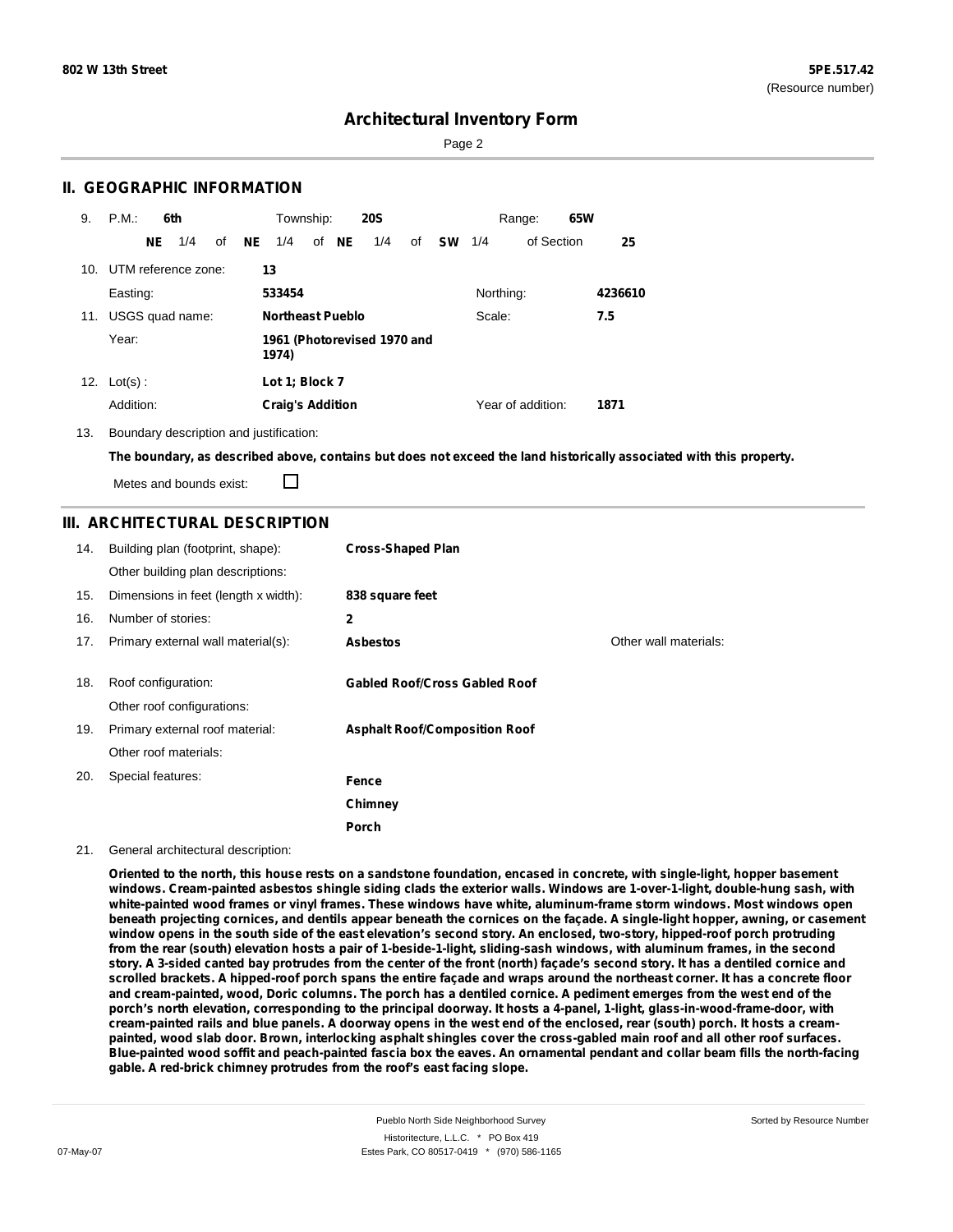Sorted by Resource Number

### **Architectural Inventory Form**

Page 3

Architectural style: 22. **Late Victorian/Edwardian**

Other architectural styles:

Building type:

23. Landscape or special setting features:

This property is located on terrain sloping downward from north to south, with an elevation of around 4,700 feet above mean sea level. The neighborhood features modest, one- and two-story houses. Setbacks from West 13th Street, the busy, principal east-west thoroughfare through this area, are generally the same on this block. This property is situated on the southwest corner of West 13th and Craig streets. A grass strip separates the sidewalk from West 13th Street, and wood mulch covers the strip along Craig Street. Surrounding the house is a planted-grass yard, with mature landscaping. Enclosing the front yard is a **vine-covered, chain-link fence. A wood privacy fence encircles the backyard.**

- 24. Associated buildings, features or objects:
	- 1 : Type: **Garage**

#### **IV. ARCHITECTURAL HISTORY**

| 25. | Date of Construction:  | Estimate: | 1900                             | Actual:                                                                                                                   |
|-----|------------------------|-----------|----------------------------------|---------------------------------------------------------------------------------------------------------------------------|
|     | Source of Information: |           | Co. consulted 1886 through 2003. | Pueblo City Directory. Pueblo, Co.; Salt Lake City; Kansas City, Mo.; and others: R.L. Polk &                             |
| 26. | Architect:             | unknown   |                                  |                                                                                                                           |
|     | Source of information: |           |                                  |                                                                                                                           |
| 27. | Builder:               | unknown   |                                  |                                                                                                                           |
|     | Source of information: |           |                                  |                                                                                                                           |
| 28. | Original Owner:        | unknown   |                                  |                                                                                                                           |
|     | Source of information: |           |                                  |                                                                                                                           |
| 29. | Construction history:  |           |                                  |                                                                                                                           |
|     |                        |           |                                  | According to Pueblo County Tax Assessor records, this building was constructed in 1900. Sanborn maps and city directories |

corroborate a circa 1900 date of construction. The only notable alterations have been the installation of asbestos shingle siding, probably in the 1940s; the enclosure of the rear porch, most likely in the 1970s; and the replacement of some windows, **after 1994.**

| 30. | Location: <b>original</b> |                            | Date of move(s):       |  |
|-----|---------------------------|----------------------------|------------------------|--|
|     |                           | V. HISTORICAL ASSOCIATIONS |                        |  |
|     | 31. Original use(s):      |                            | <b>Single Dwelling</b> |  |
| າາ  | Intormod into UCA(c)      |                            | Cinale Duallina        |  |

| 34. | $n$ intermediate usets). | Single Dwelling |  |  |
|-----|--------------------------|-----------------|--|--|
|     |                          |                 |  |  |

- 33. Current use(s): **Single Dwelling**
- **Residence** Site type(s): 34.
- Historical background: 35.

The first resident of this house, constructed around 1900, was James A. Ross, a lithographer for the Pueblo Lithography & Printing Company. He was born in Missouri in January 1870. His wife, Maym B. Ross, was born in Illinois in July 1871. They

Describe: A single-car garage is located on the southeast corner of the property. Oriented to the east, the **building rests on a concrete slab. Cream-painted, broad, horizontal wooden composition siding clads the exterior walls. The cornerboards are painted blue. Offset south of center in the front (east) elevation is a 16-panel, steel, overhead-retractable garage door, painted cream. Opening in the north end of the same elevation is a cream-painted wood slab door. Brown, interlocking asphalt shingles cover the steeply pitched, front-gabled roof. Boxing the eaves are blue-painted wood fascia and soffit.**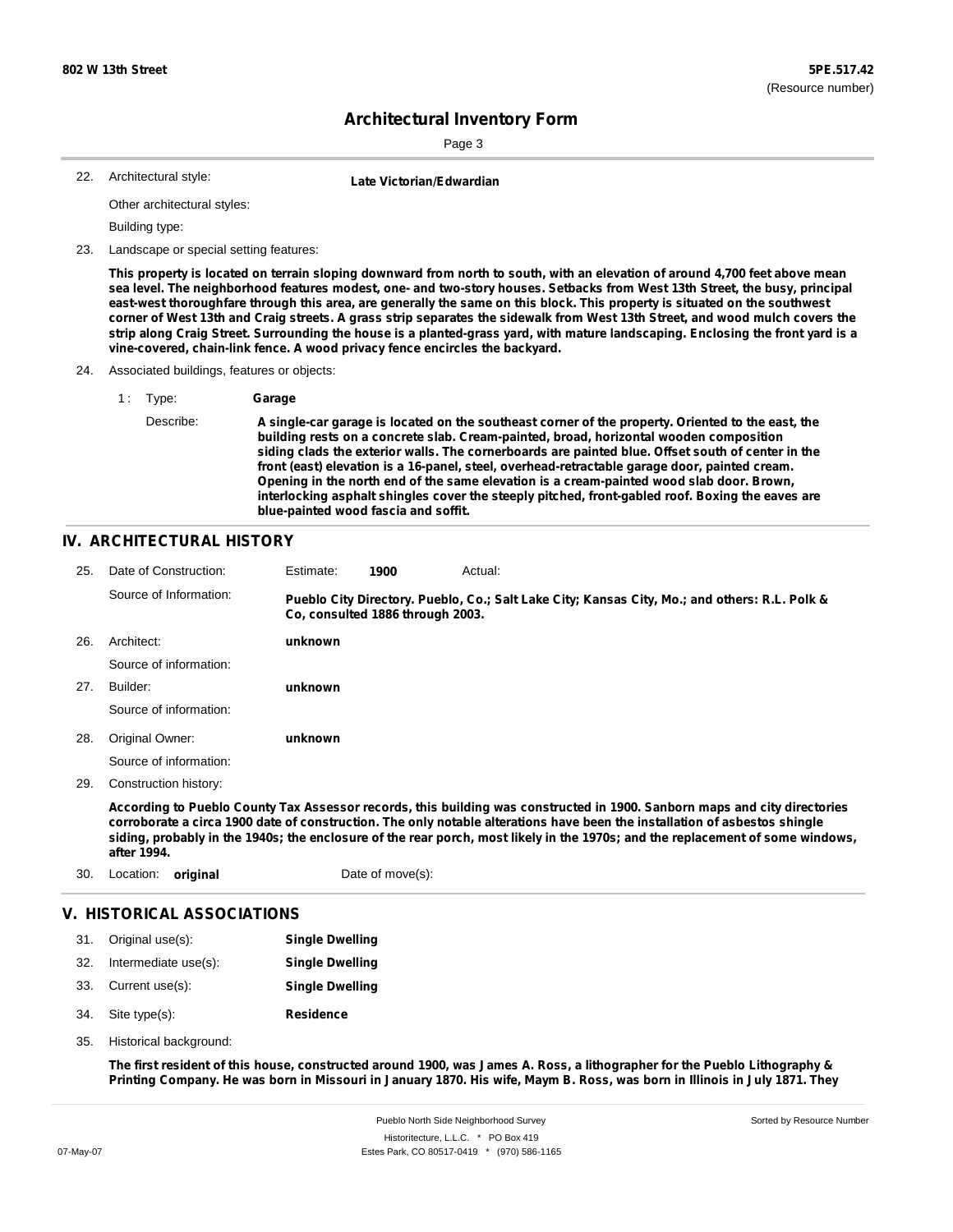Page 4

were married around 1894. James and Maym Ross resided here with James's widowed mother, Catherine. Also living with them was James's brother, Charles G. Ross, his wife, Kate A. Ross, and son, James A. Ross. Charles was a driver and delivery clerk for butcher A.C. Schafer. The family also hosted a boarder, August Hartop, a fellow lithographer at the Pueblo Lithography & **Printing Company.**

By 1914, the owner and resident was pioneer Pueblo physician, Dr. Cyrus Freeland Taylor. His family would remain at this address for the next 60 years. Dr. Taylor was born in Hope, Maine, on October 21, 1857. He studied at Maine Wesleyan Academy at Kents Hill before entering the Medical School of Maine at Bowdoin College. He received his Medical Doctorate in 1880. He opened his first practice at Liberty, Maine, remaining there from June 1880 until November 1881, when he moved to Pueblo. When he arrived here, there were only four physicians in the entire county. Dr. Taylor was the last of these pioneer physicians **to remain active in the profession.**

Exceptionally progressive-minded, Dr. Taylor became a Pueblo civic leader. He was elected county coroner in 1883. As well, Dr. Taylor was a staunch supporter of public education, particularly for children of foreign-born parents. In 1885, he became Pueblo County Superintendent of Schools, serving two terms in that office. He also served two terms as school director of Pueblo County District No. 1. In 1889, he was named chairman of the Republican central committee. He was a practicing **Unitarian.**

On November 19, 1881, in Pueblo, Dr. Taylor married Nancy Adelaide Robinson, a former schoolmate. Together, they had five children: Laura A. Robinson, principal of the Riverside School; Guy M. Taylor, associated with automobile sales and service; Dr. Ray R. Taylor, a Pueblo physician and county coroner; Cyrus F. Taylor, Jr., also associated with automobile sales and **service; and Ernest W. Taylor.**

The elder Dr. Taylor died in this house on September 13, 1940. His widow, Nancy, remained here until her on death, also in this house, on March 1, 1948, Guy M. Taylor and his sister, Laura, continued to reside here until their own deaths, Laura on May 19, **1970, and Guy on March 30, 1975.**

Edward and Irene M. Cervantes purchased this property in 1980. The property transferred in 1988 from Citicorp Mortgage, Inc., to the U.S. Veterans Affairs Administration, from whom Clayton G. and Margene E. Weber acquired the house and lot in 1994. In 1999, James R. and Clara J. Dockins purchased the property from the Webers. Clara J. Dockins, who had changed her name to Clara J. Deheart, sold the house and lot to Gary N. and Leilani M. Adrian, the current owners, in 1994.

36. Sources of information:

**"Taylor (Lara Andrews)" [obituary]. Pueblo Chieftain, 20 May 1970, p. 7B.**

**"Taylor (Guy M.)" [obituary]. Pueblo Chieftain, 1 April 1975, p. 6B.**

**Pueblo County Office of Tax Assessor. Property information card [internet].**

**Pueblo City Directory. Pueblo, Co.; Salt Lake City; Kansas City, Mo.; and others: R.L. Polk & Co, consulted 1886 through 2003.**

**Sanborn Fire Insurance Maps (for Pueblo, Colorado). New York: Sanborn Map and Publishing Co., 1883, 1886, 1889, 1893, 1904-05, 1904-51, and 1904-52.**

**U.S. Census of 1900. Precinct 3, Pueblo, Pueblo County, Colorado. Series T623, roll 128, p. 12.**

**"Cyrus F. Taylor, M.D." In History of Colorado, vol. II, Wilbur Fisk Stone, 227-228. Chicago: S.J. Clarke Publishing Co., 1918.**

**"Ray R. Taylor, M.D." In History of Colorado, vol. II, Wilbur Fisk Stone, 87-88. Chicago: S.J. Clarke Publishing Co., 1918.**

**"Taylor (Dr. Cyrus F.)" [obituary]. Pueblo Chieftain, 7 September 1940, p. 3.**

**"Taylor (Nancy Adelaide Robinson)" [obituary]. Pueblo Chieftain, 2 March 1948, p. 8.**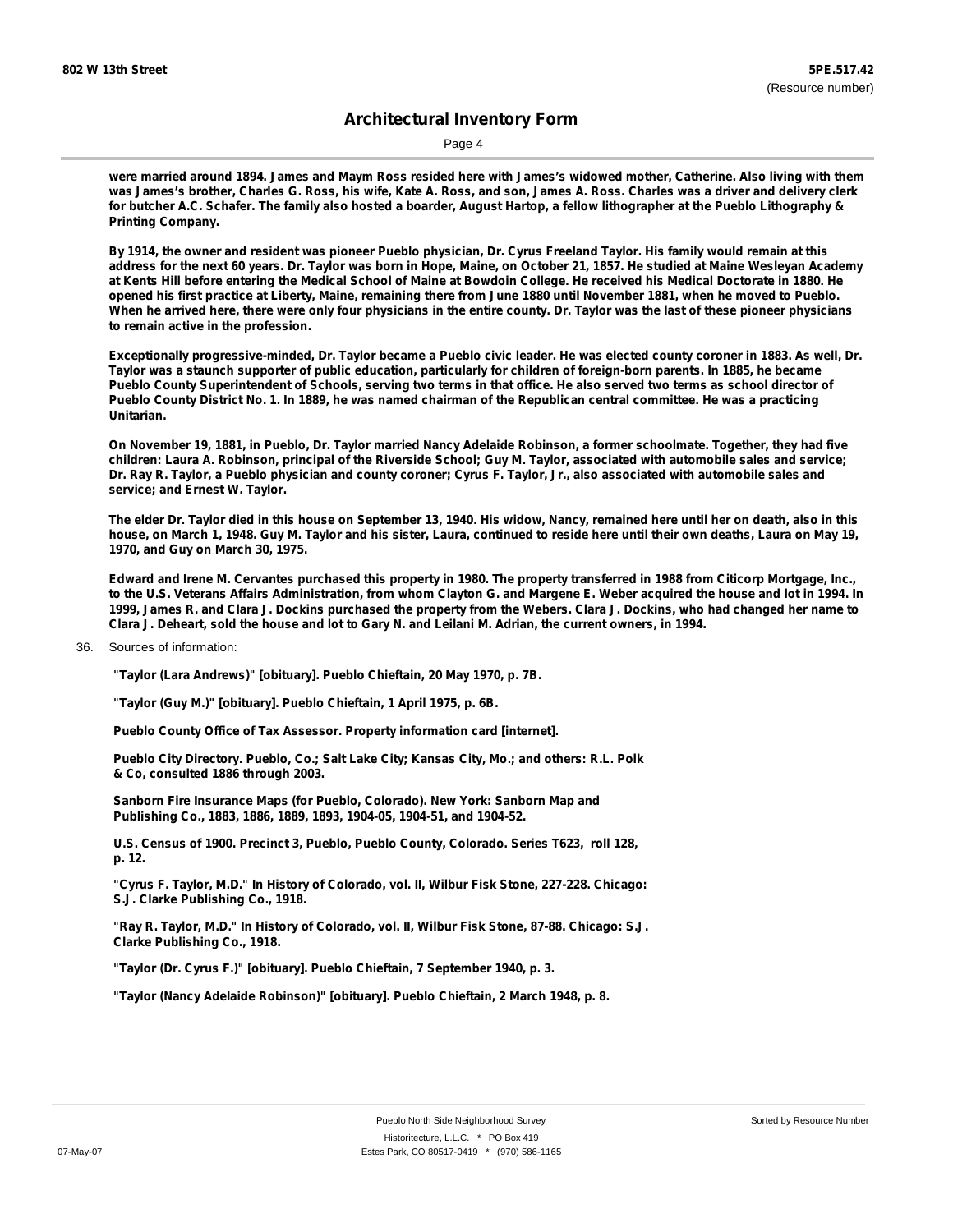Sorted by Resource Number

## **Architectural Inventory Form**

Page 5

|                                                                                                                  | <b>VI. SIGNIFICANCE</b>                                                                                                                                                                                                                                                               |  |  |
|------------------------------------------------------------------------------------------------------------------|---------------------------------------------------------------------------------------------------------------------------------------------------------------------------------------------------------------------------------------------------------------------------------------|--|--|
| 37.                                                                                                              | Local landmark designation:<br>Yes $\Box$<br>No.                                                                                                                                                                                                                                      |  |  |
|                                                                                                                  | Designation authority:                                                                                                                                                                                                                                                                |  |  |
|                                                                                                                  | Date of designation:                                                                                                                                                                                                                                                                  |  |  |
| 38.                                                                                                              | Applicable National Register criteria:                                                                                                                                                                                                                                                |  |  |
|                                                                                                                  | A. Associated with events that have made a significant contribution to the broad pattern of our history.                                                                                                                                                                              |  |  |
|                                                                                                                  | B. Associated with the lives of persons significant in our past.                                                                                                                                                                                                                      |  |  |
|                                                                                                                  | C. Embodies the distinctive characteristics of a type, period, or method of construction, or represents the work<br>◙<br>of a master, or that possess high artistic values, or represents a significant and distinguished entity whose<br>components may lack individual distinction. |  |  |
|                                                                                                                  | D. Has yielded, or may be likely to yield, information important in history or prehistory.                                                                                                                                                                                            |  |  |
|                                                                                                                  | Qualifies under Criteria Considerations A through G (see manual).                                                                                                                                                                                                                     |  |  |
|                                                                                                                  | Does not meet any of the above National Register criteria.                                                                                                                                                                                                                            |  |  |
|                                                                                                                  | <b>Pueblo Standards for Designation:</b>                                                                                                                                                                                                                                              |  |  |
|                                                                                                                  | <u>1a. History</u>                                                                                                                                                                                                                                                                    |  |  |
|                                                                                                                  | Have direct association with the historical development of the city, state, or nation; or<br>$\overline{\phantom{a}}$ .                                                                                                                                                               |  |  |
|                                                                                                                  | <u>1b. History</u>                                                                                                                                                                                                                                                                    |  |  |
|                                                                                                                  | Be the site of a significant historic event; or<br>$\Box$                                                                                                                                                                                                                             |  |  |
|                                                                                                                  | 1c. History<br>Have direct and substantial association with a person or group of persons who had influence on society.<br>$\sim$                                                                                                                                                      |  |  |
|                                                                                                                  | 2a. Architecture                                                                                                                                                                                                                                                                      |  |  |
|                                                                                                                  | Embody distinguishing characteristics of an architectural style or type; or<br>$\overline{\phantom{a}}$                                                                                                                                                                               |  |  |
|                                                                                                                  | 2b. Architecture                                                                                                                                                                                                                                                                      |  |  |
| Be a significant example of the work of a recognized architect or master builder, or<br>$\overline{\phantom{a}}$ |                                                                                                                                                                                                                                                                                       |  |  |
|                                                                                                                  | 2c. Architecture                                                                                                                                                                                                                                                                      |  |  |
|                                                                                                                  | Contain elements of architectural design, engineering, materials, craftsmanship, or artistic merit which represent a<br>$\mathcal{L}_{\mathcal{A}}$<br>significant or influential innovation;                                                                                         |  |  |
|                                                                                                                  | 2d. Architecture                                                                                                                                                                                                                                                                      |  |  |
|                                                                                                                  | Portray the environment of a group of people or physical development of an area of the city in an era of history<br>$\mathcal{L}_{\mathcal{A}}$<br>characterized by a distinctive architectural style.                                                                                |  |  |
|                                                                                                                  | 3a. Geography                                                                                                                                                                                                                                                                         |  |  |
|                                                                                                                  | Have a prominent location or be an established, familiar, and orienting visual feature of the contemporary city, or<br>П                                                                                                                                                              |  |  |
|                                                                                                                  | 3b. Geography                                                                                                                                                                                                                                                                         |  |  |
|                                                                                                                  | Promote understanding and appreciation of Pueblo's environment by means of distinctive physical characteristics<br>or rarity; or                                                                                                                                                      |  |  |
|                                                                                                                  | 3c. Geography                                                                                                                                                                                                                                                                         |  |  |
|                                                                                                                  | Make a special contribution to Pueblo's distinctive character.<br>О                                                                                                                                                                                                                   |  |  |
|                                                                                                                  | Not Applicable                                                                                                                                                                                                                                                                        |  |  |
|                                                                                                                  | Does not meet any of the above Pueblo landmark criteria.<br>$\overline{\phantom{a}}$                                                                                                                                                                                                  |  |  |
| 39.                                                                                                              | Area(s) of Significance:<br><b>Architecture</b>                                                                                                                                                                                                                                       |  |  |
| 40.                                                                                                              | Period of Significance:<br>ca. 1900                                                                                                                                                                                                                                                   |  |  |
| 41.                                                                                                              | National:<br>Level of significance:<br>State<br>Local<br>$\mathcal{L}_{\mathcal{A}}$                                                                                                                                                                                                  |  |  |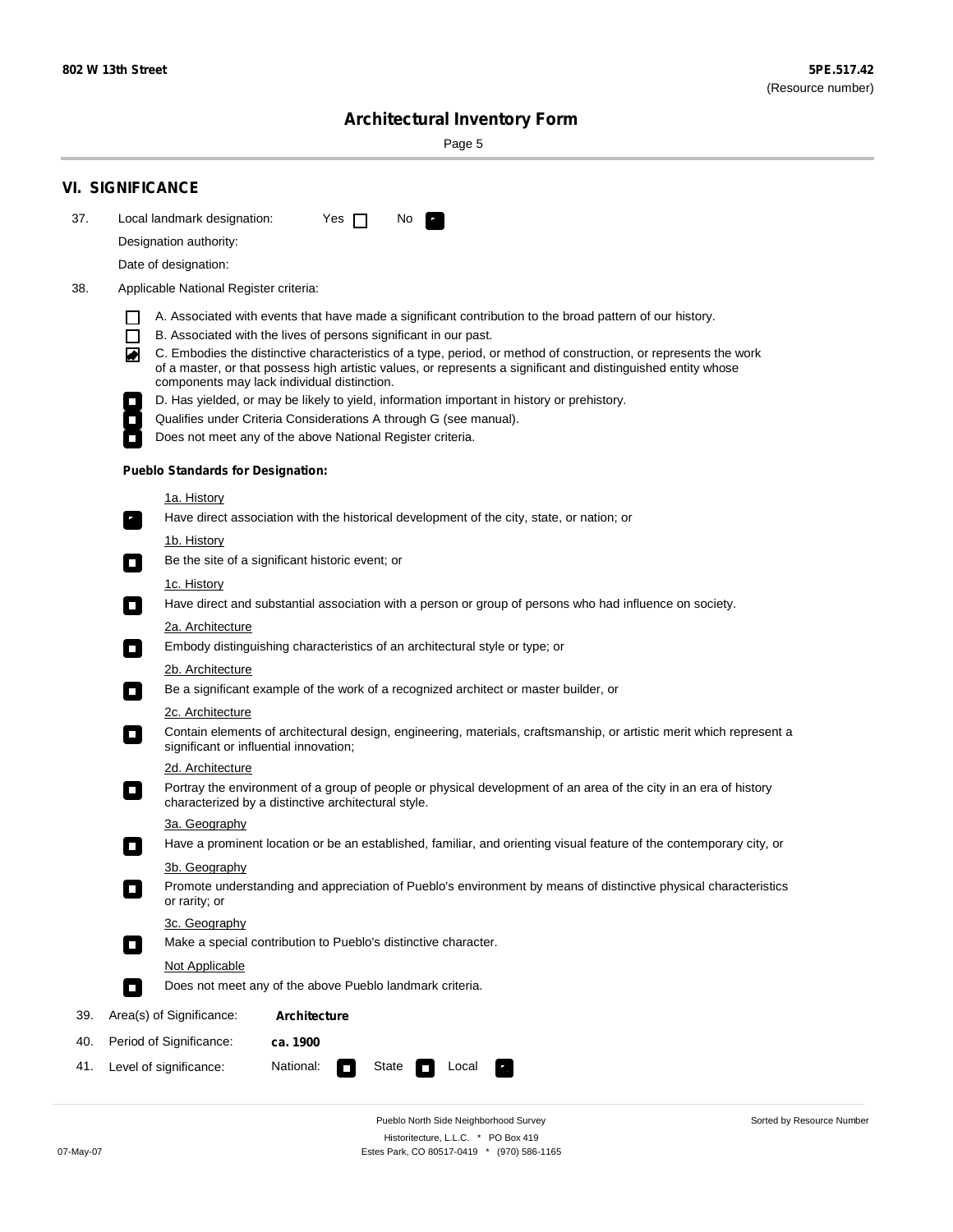Page 6

#### 42. Statement of significance:

This property is significant under Pueblo Local Landmark Criterion 1A (history) for its association with the development of **Pueblo's North Side Neighborhood, when more architecturally sophisticated buildings joined the smaller, plainer dwellings** originally constructed here. Its longtime resident, Dr. Cyrus Freeland Taylor, represented Pueblo's professional class, which dominated this neighborhood. It is significant under Local Landmark Criterion 1C (important individuals) for its association with Dr. Taylor, a prominent pioneer physician, civic leader, and educator in Pueblo County. As well, the house is significant under Local Landmark Criterion 2A (architecture) as an example of the Edwardian style. However, the levels of architectural and historical significance, combined with physical integrity, are not to the extent that this property would qualify for individual listing in the National Register of Historic Places or the Colorado State Register of Historic Properties. Nonetheless, it could be eligible as a City of Pueblo Landmark. It is most likely a contributing resource within any potential **historic district.**

43. Assessment of historic physical integrity related to significance:

Constructed around 1900, this house exhibits a moderately high level of physical integrity relative to the seven aspects of integrity as defined by the National Park Service and the Colorado Historical Society: location, setting, design, materials, workmanship, feeling, and association. While the original exterior wall cladding and some windows have been covered or replaced, most character-defining features remain intact. This property certainly retains sufficient physical integrity to convey **its architectural and historical significance.**

#### **VII. NATIONAL REGISTER ELIGIBILITY ASSESSMENT**



**classes. Its diversity of architectural styles and forms directly represents the city's changing economic and cultural climates. As well, the neighborhood is distinctive because it appears to have evolved independently of the area's dominant industry, steel manufacturing.**

> Yes Yes

No **D** N/A  $N$  No  $N/A$   $\blacksquare$ 

If there is National Register district potential, is this building contributing:

If the building is in existing National Register district, is it contributing: 46.

#### **VIII. RECORDING INFORMATION**

| 47. | Photograph numbers): | <b>CD-ROM Photo Disc: North Side Photos</b><br>File Name(s): 13thstw802                                                       |
|-----|----------------------|-------------------------------------------------------------------------------------------------------------------------------|
|     | Negatives filed at:  | <b>Special Collections</b><br><b>Robert Hoag Rawlings Public Library</b><br>100 East Abriendo Avenue<br>Pueblo, CO 81004-4290 |
| 48. | Report title:        | <b>Pueblo North Side Neighborhood Survey</b>                                                                                  |
| 49. | $Date(s)$ :          | 06/29/05                                                                                                                      |
| 50. | Recorder(s):         | <b>Adam Thomas</b>                                                                                                            |
| 51. | Organization:        | Historitecture, L.L.C.                                                                                                        |
| 52. | Address:             | <b>PO Box 419</b>                                                                                                             |
|     |                      | Estes Park, CO 80517-0419                                                                                                     |
| 53. | Phone number(s):     | (970) 586-1165                                                                                                                |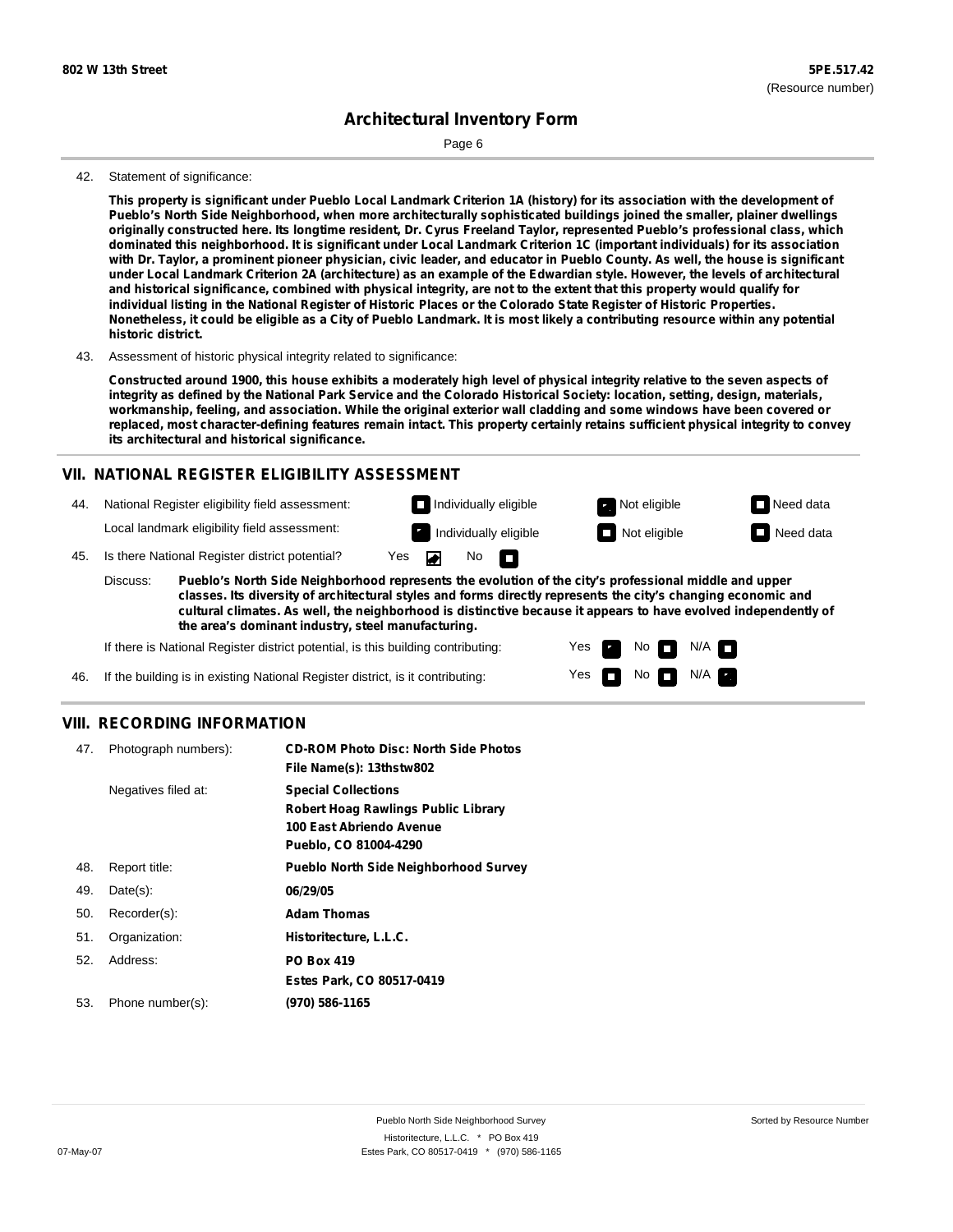Page 7